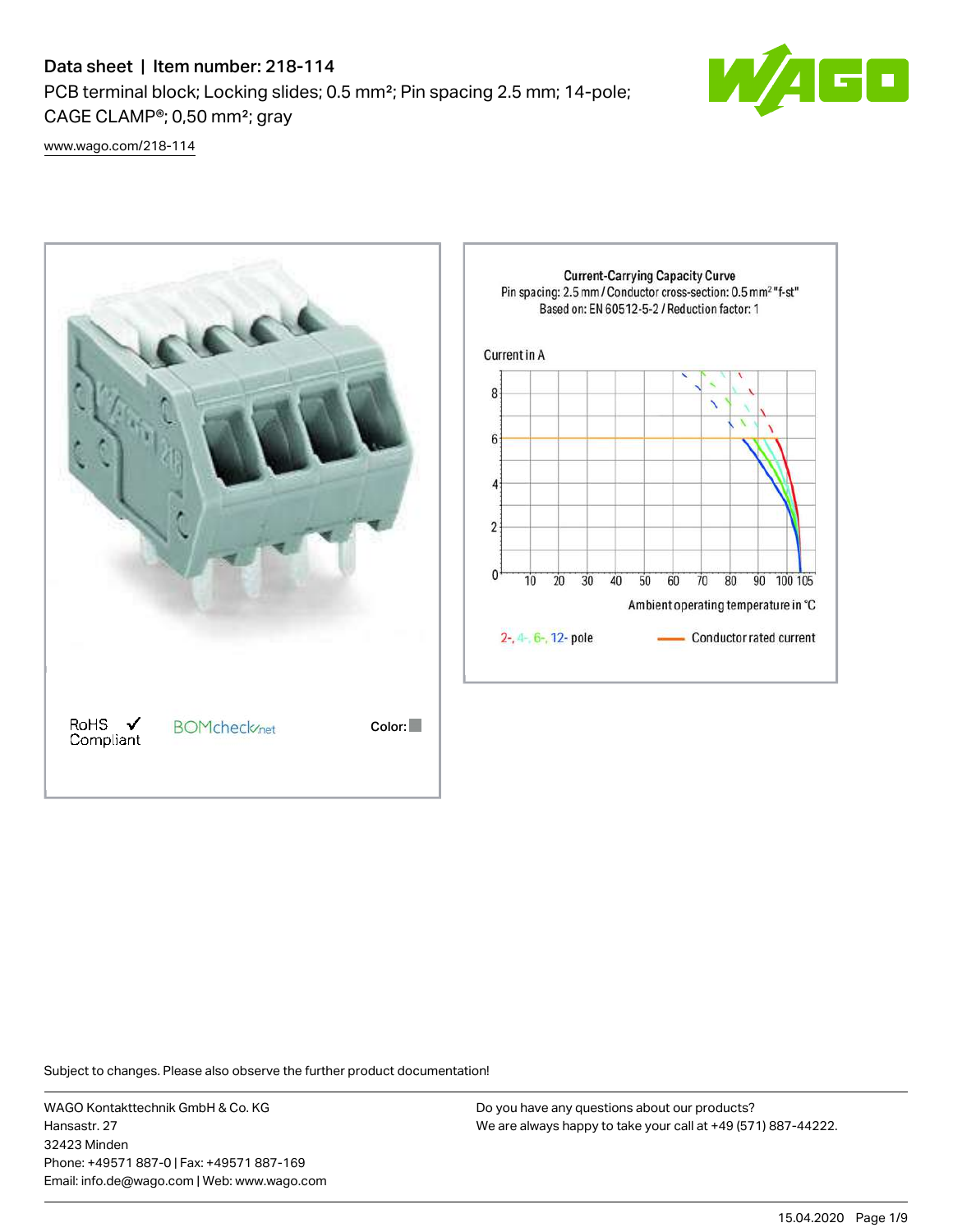



#### Item description

- П Terminal strips are just 8.1 mm tall and feature an innovative, locking slide-actuated CAGE CLAMP®
- $\blacksquare$ Several clamping units can be held open simultaneously
- П Easily terminate stranded conductors in

tight spaces (e.g., bus connectors)

#### Data Electrical data

#### Ratings per IEC/EN 60664-1

| Ratings per                     | IEC/EN 60664-1 |
|---------------------------------|----------------|
| Rated voltage (III / 3)         | 80 V           |
| Rated impulse voltage (III / 3) | $2.5$ kV       |
| Rated voltage (III / 2)         | 160 V          |
| Rated impulse voltage (III / 2) | $2.5$ kV       |
| Rated voltage (II / 2)          | 320 V          |
| Rated impulse voltage (II / 2)  | $2.5$ kV       |
| Rated current                   | 6A             |

Subject to changes. Please also observe the further product documentation!

WAGO Kontakttechnik GmbH & Co. KG Hansastr. 27 32423 Minden Phone: +49571 887-0 | Fax: +49571 887-169 Email: info.de@wago.com | Web: www.wago.com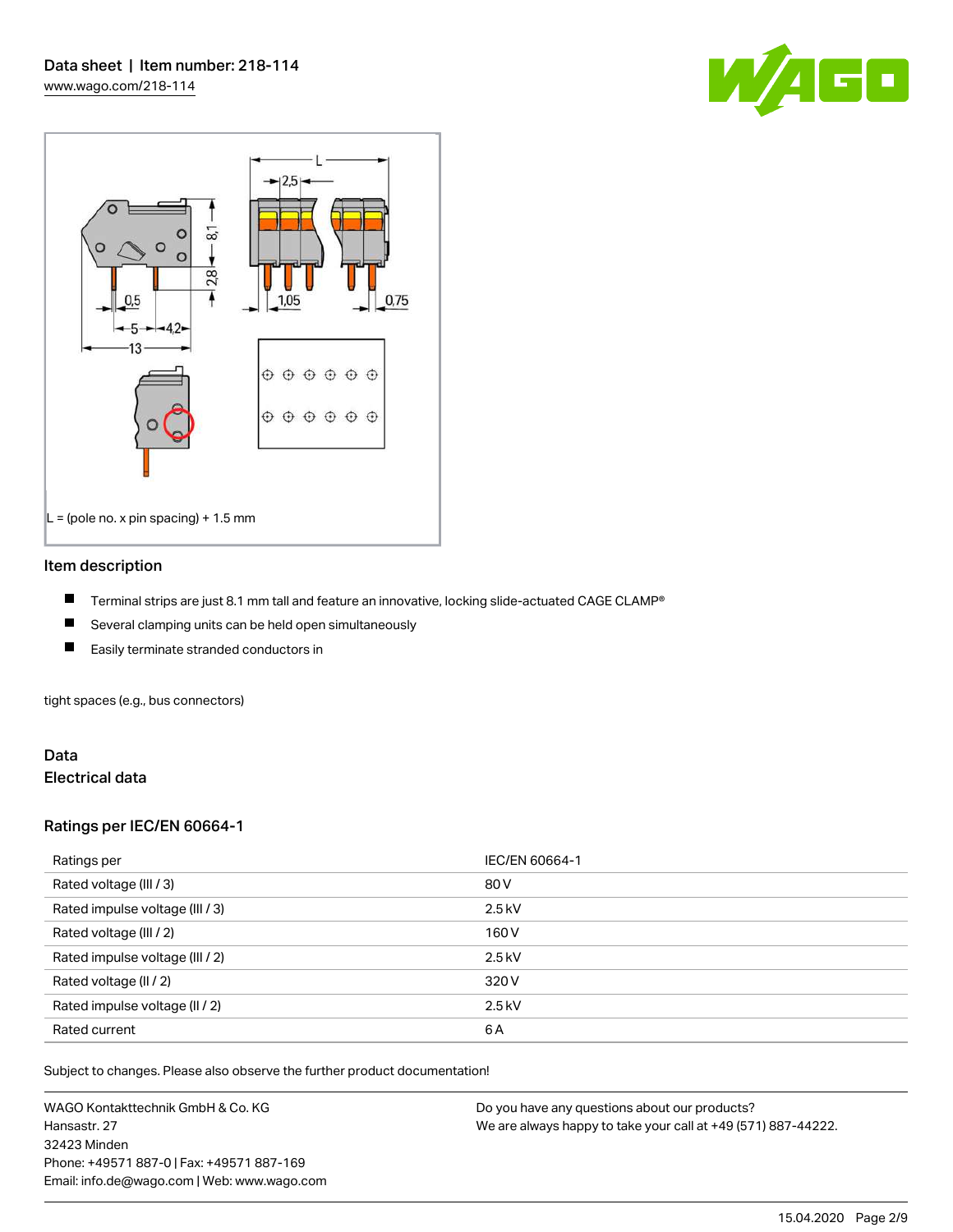[www.wago.com/218-114](http://www.wago.com/218-114)



Legend (ratings) (III / 2) ≙ Overvoltage category III / Pollution degree 2

### Approvals per UL 1059

| Rated voltage UL (Use Group B) | 150 V   |
|--------------------------------|---------|
| Rated current UL (Use Group B) |         |
| Approvals per                  | UL 1059 |

# Approvals per CSA

| Rated voltage CSA (Use Group B) | 150 V |
|---------------------------------|-------|
| Rated current CSA (Use Group B) |       |

### Connection data

| Connection technology                                       | CAGE CLAMP®                                                              |
|-------------------------------------------------------------|--------------------------------------------------------------------------|
| Actuation type                                              | Slider                                                                   |
| Solid conductor                                             | $0.080.5$ mm <sup>2</sup> / 28  20 AWG                                   |
| Fine-stranded conductor                                     | $0.080.5$ mm <sup>2</sup> / 28  20 AWG                                   |
| Fine-stranded conductor with ferrule with plastic collar    | $0.25$ mm <sup>2</sup>                                                   |
| Fine-stranded conductor with ferrule without plastic collar | $0.25$ mm <sup>2</sup>                                                   |
| Strip length                                                | $56$ mm $/ 0.20.24$ inch                                                 |
| Conductor entry angle to the PCB                            | $40^{\circ}$                                                             |
| No. of poles                                                | 14                                                                       |
| Total number of connection points                           | 14                                                                       |
| Total number of potentials                                  | 14                                                                       |
| Number of connection types                                  | 1                                                                        |
| Number of levels                                            | 1                                                                        |
| Note (conductor cross-section)                              | Terminating 0.75 mm <sup>2</sup> /18 AWG conductors is possible; however |
|                                                             | insulation diameter allows only every other clamping unit to be          |
|                                                             | terminated with this conductor size.                                     |

# Geometrical Data

| Pin spacing             | 2,5 mm / 0.098 inch  |
|-------------------------|----------------------|
| Width                   | 36,5 mm / 1.437 inch |
| Height                  | 10,9 mm / 0.429 inch |
| Height from the surface | 8,1 mm / 0.319 inch  |
| Depth                   | 13 mm / 0.512 inch   |
| Solder pin length       | $2.8 \,\mathrm{mm}$  |
| Solder pin dimensions   | $0.5 \times 0.75$ mm |

Subject to changes. Please also observe the further product documentation!

WAGO Kontakttechnik GmbH & Co. KG Hansastr. 27 32423 Minden Phone: +49571 887-0 | Fax: +49571 887-169 Email: info.de@wago.com | Web: www.wago.com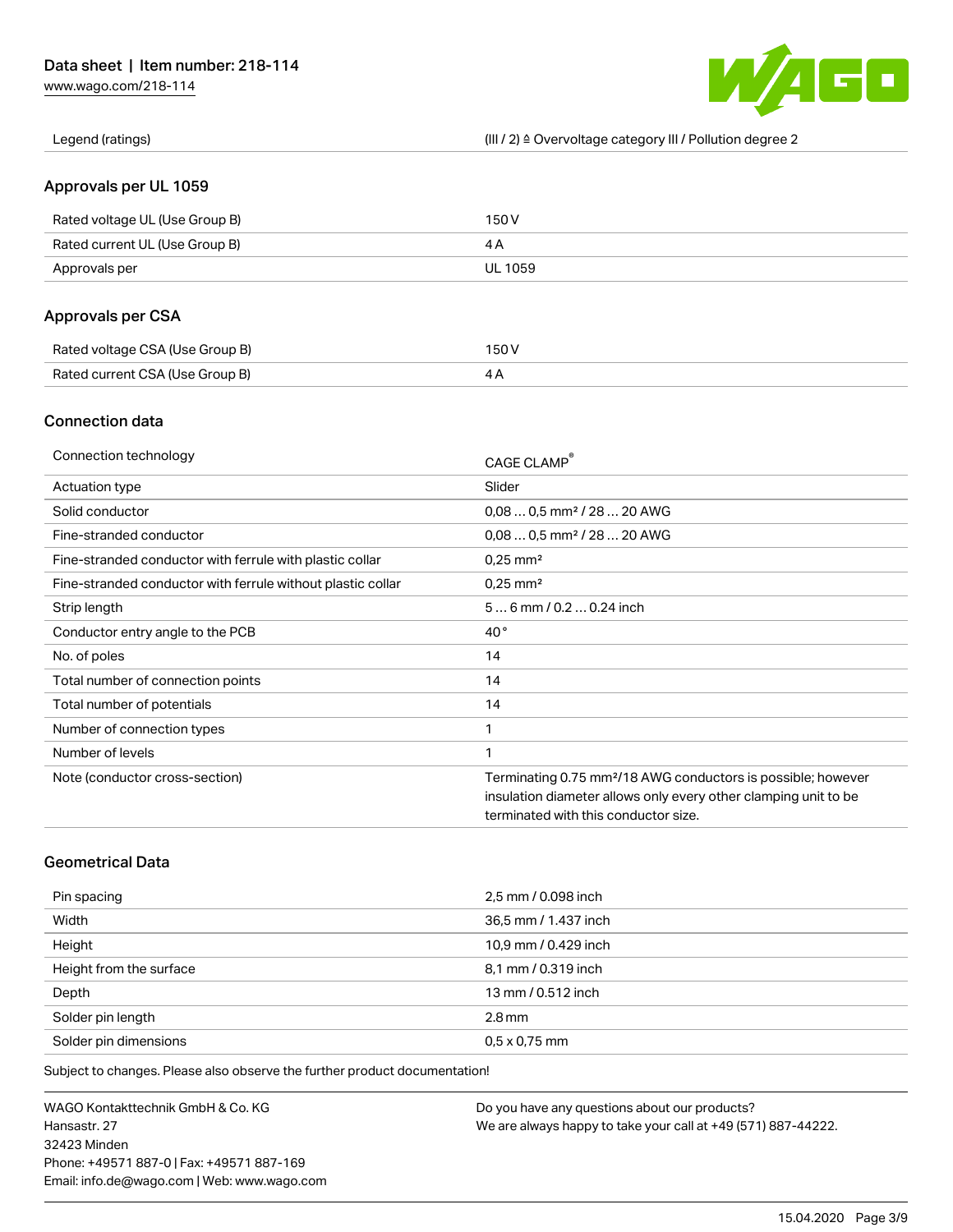[www.wago.com/218-114](http://www.wago.com/218-114)



#### PCB contact

| PCB contact                         | THT                                      |
|-------------------------------------|------------------------------------------|
| Solder pin arrangement              | over the entire terminal strip (in-line) |
| Number of solder pins per potential |                                          |

#### Material Data

| Color                       | gray                                   |
|-----------------------------|----------------------------------------|
| Material group              |                                        |
| Insulating material         | Polyamide 66 (PA 66)                   |
| Flammability class per UL94 | V <sub>0</sub>                         |
| Clamping spring material    | Chrome nickel spring steel (CrNi)      |
| Contact material            | Electrolytic copper (E <sub>Cu</sub> ) |
| Contact plating             | tin-plated                             |
| Fire load                   | $0.059$ MJ                             |
| Weight                      | 4.7 g                                  |
|                             |                                        |

### Environmental Requirements

#### Commercial data

| Product Group      | 4 (Printed Circuit) |
|--------------------|---------------------|
| Packaging type     | <b>BOX</b>          |
| Country of origin  | PL                  |
| <b>GTIN</b>        | 4044918877978       |
| Customs Tariff No. | 85369010000         |

### Approvals / Certificates

#### Country specific Approvals

|      |                                        |                                 | Certificate     |
|------|----------------------------------------|---------------------------------|-----------------|
| Logo | Approval                               | <b>Additional Approval Text</b> | name            |
|      | <b>CCA</b><br>DEKRA Certification B.V. | EN 60947                        | NTR NL-<br>7076 |

Subject to changes. Please also observe the further product documentation!

WAGO Kontakttechnik GmbH & Co. KG Hansastr. 27 32423 Minden Phone: +49571 887-0 | Fax: +49571 887-169 Email: info.de@wago.com | Web: www.wago.com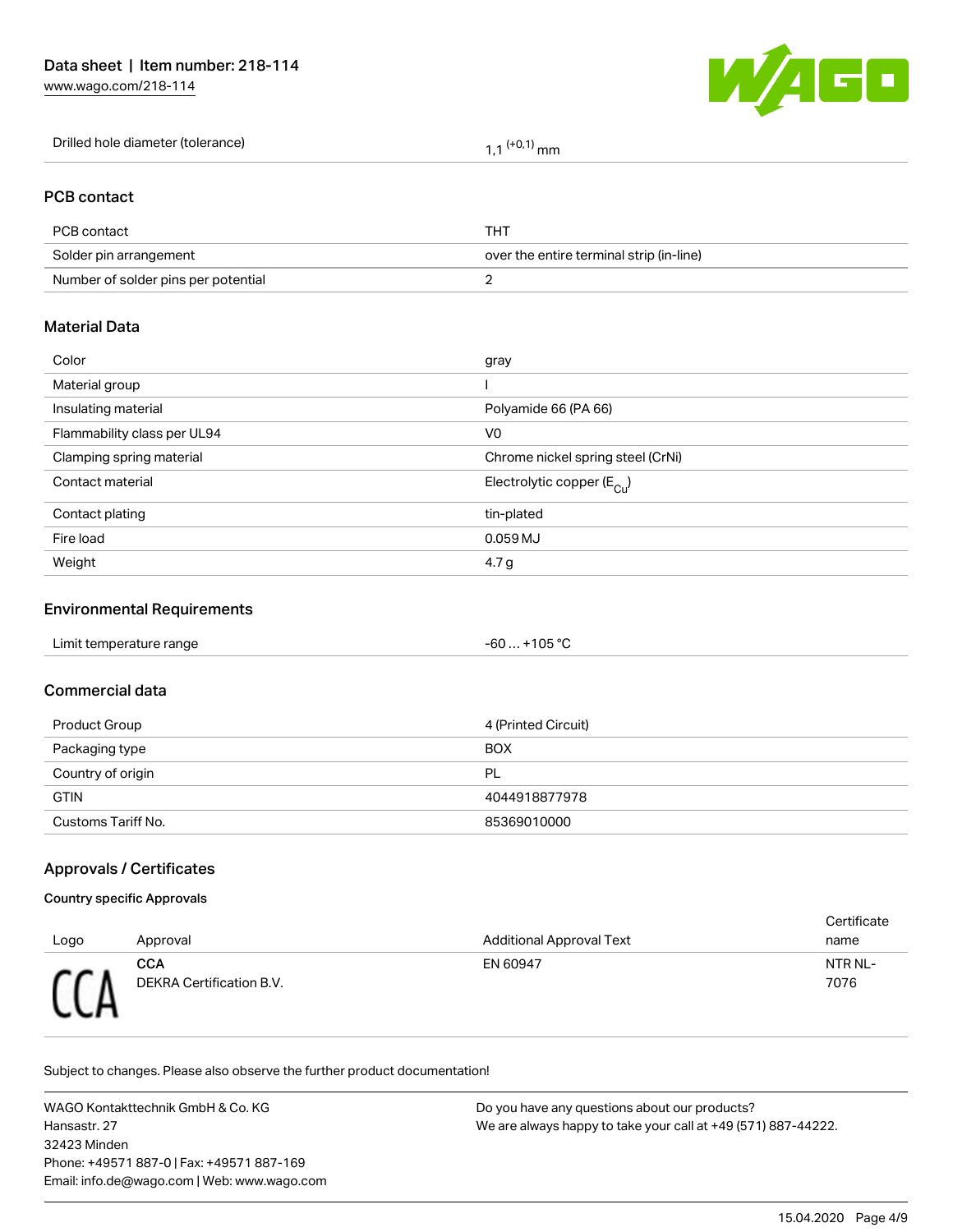

|                     | <b>CCA</b><br>DEKRA Certification B.V.  | EN 60947-7-4                    | NTR NL-<br>7267     |
|---------------------|-----------------------------------------|---------------------------------|---------------------|
|                     | <b>CSA</b><br>DEKRA Certification B.V.  | C22.2 No. 158                   | 1565656             |
| EMA<br>EUR          | <b>ENEC</b><br>DEKRA Certification B.V. | EN 60947                        | 2160584.01          |
| <b>UL-Approvals</b> |                                         |                                 |                     |
| Logo                | Approval                                | <b>Additional Approval Text</b> | Certificate<br>name |
|                     | UL<br>UL International Germany GmbH     | UL 1059                         | 20190630-<br>E45172 |

# Counterpart

#### Compatible products

| check   |                                                                                    |                      |  |
|---------|------------------------------------------------------------------------------------|----------------------|--|
|         | Item no.: 735-500<br>Test pin; 1 mm Ø; with solder connection for test wire        | www.wago.com/735-500 |  |
| tools   |                                                                                    |                      |  |
|         | Item no.: 210-647                                                                  |                      |  |
|         | Operating tool; Blade: 2.5 x 0.4 mm; with a partially insulated shaft              | www.wago.com/210-647 |  |
|         | Item no.: 210-719                                                                  |                      |  |
|         | Operating tool; Blade: 2.5 x 0.4 mm; with a partially insulated shaft              | www.wago.com/210-719 |  |
| ferrule |                                                                                    |                      |  |
|         | Item no.: 216-131                                                                  |                      |  |
|         | Ferrule; Sleeve for 0.25 mm <sup>2</sup> / AWG 24; uninsulated; electro-tin plated | www.wago.com/216-131 |  |

Subject to changes. Please also observe the further product documentation!

WAGO Kontakttechnik GmbH & Co. KG Hansastr. 27 32423 Minden Phone: +49571 887-0 | Fax: +49571 887-169 Email: info.de@wago.com | Web: www.wago.com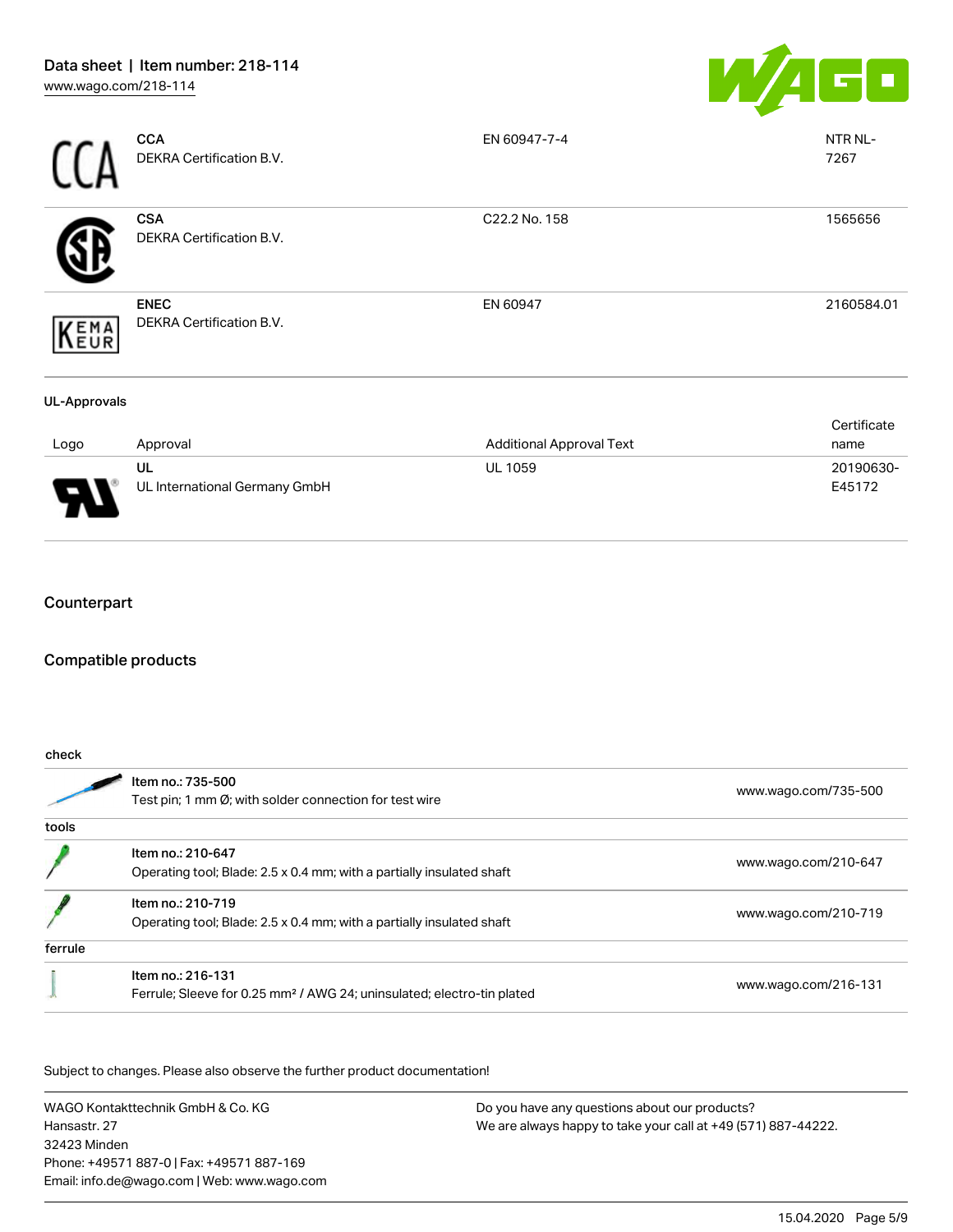[www.wago.com/218-114](http://www.wago.com/218-114)



| Item no.: 216-151                                                                                       | www.wago.com/216-151             |  |
|---------------------------------------------------------------------------------------------------------|----------------------------------|--|
| Ferrule; Sleeve for 0.25 mm <sup>2</sup> / AWG 24; uninsulated; electro-tin plated                      |                                  |  |
| Item no.: 216-301                                                                                       |                                  |  |
| Ferrule; Sleeve for 0.25 mm <sup>2</sup> / AWG 24; insulated; electro-tin plated; yellow                | www.wago.com/216-301             |  |
| Item no.: 216-321                                                                                       | www.wago.com/216-321             |  |
| Ferrule; Sleeve for 0.25 mm <sup>2</sup> / AWG 24; insulated; electro-tin plated; yellow                |                                  |  |
| Marking accessories                                                                                     |                                  |  |
| Item no.: 210-331/250-202                                                                               | www.wago.com/210-331             |  |
| Marking strips; as a DIN A4 sheet; MARKED; 1-16 (400x); Height of marker strip: 2.3 mm/0.091 in; Strip  | /250-202                         |  |
| length 182 mm; Horizontal marking; Self-adhesive; white                                                 |                                  |  |
| Item no.: 210-331/250-204                                                                               |                                  |  |
| Marking strips; as a DIN A4 sheet; MARKED; 17-32 (400x); Height of marker strip: 2.3 mm/0.091 in; Strip | www.wago.com/210-331<br>/250-204 |  |
| length 182 mm; Horizontal marking; Self-adhesive; white                                                 |                                  |  |
| Item no.: 210-331/250-206                                                                               |                                  |  |
| Marking strips; as a DIN A4 sheet; MARKED; 33-48 (400x); Height of marker strip: 2.3 mm/0.091 in; Strip | www.wago.com/210-331             |  |
| length 182 mm; Horizontal marking; Self-adhesive; white                                                 | /250-206                         |  |
| Item no.: 210-331/250-207                                                                               |                                  |  |
| Marking strips; as a DIN A4 sheet; MARKED; 1-48 (100x); Height of marker strip: 2.3 mm/0.091 in; Strip  | www.wago.com/210-331             |  |
| length 182 mm; Horizontal marking; Self-adhesive; white                                                 | /250-207                         |  |

Downloads Documentation

Additional Information

Email: info.de@wago.com | Web: www.wago.com

| Additional Information                                                                                                                                                 |                                                               |               |          |
|------------------------------------------------------------------------------------------------------------------------------------------------------------------------|---------------------------------------------------------------|---------------|----------|
| Technical explanations                                                                                                                                                 | Apr 3, 2019                                                   | pdf<br>3.6 MB | Download |
|                                                                                                                                                                        |                                                               |               |          |
| CAD/CAE-Data                                                                                                                                                           |                                                               |               |          |
| CAD data                                                                                                                                                               |                                                               |               |          |
| 2D/3D Models 218-114                                                                                                                                                   |                                                               | <b>URL</b>    | Download |
| <b>CAE</b> data                                                                                                                                                        |                                                               |               |          |
| EPLAN Data Portal 218-114                                                                                                                                              |                                                               | URL           | Download |
| <b>PCB Design</b>                                                                                                                                                      |                                                               |               |          |
| Symbol and Footprint 218-114                                                                                                                                           |                                                               | <b>URL</b>    | Download |
| CAx data for your PCB design, consisting of "schematic symbols and PCB footprints",<br>allow easy integration of the WAGO component into your development environment. |                                                               |               |          |
| Subject to changes. Please also observe the further product documentation!                                                                                             |                                                               |               |          |
| WAGO Kontakttechnik GmbH & Co. KG                                                                                                                                      | Do you have any questions about our products?                 |               |          |
| Hansastr, 27                                                                                                                                                           | We are always happy to take your call at +49 (571) 887-44222. |               |          |
| 32423 Minden                                                                                                                                                           |                                                               |               |          |
| Phone: +49571 887-0   Fax: +49571 887-169                                                                                                                              |                                                               |               |          |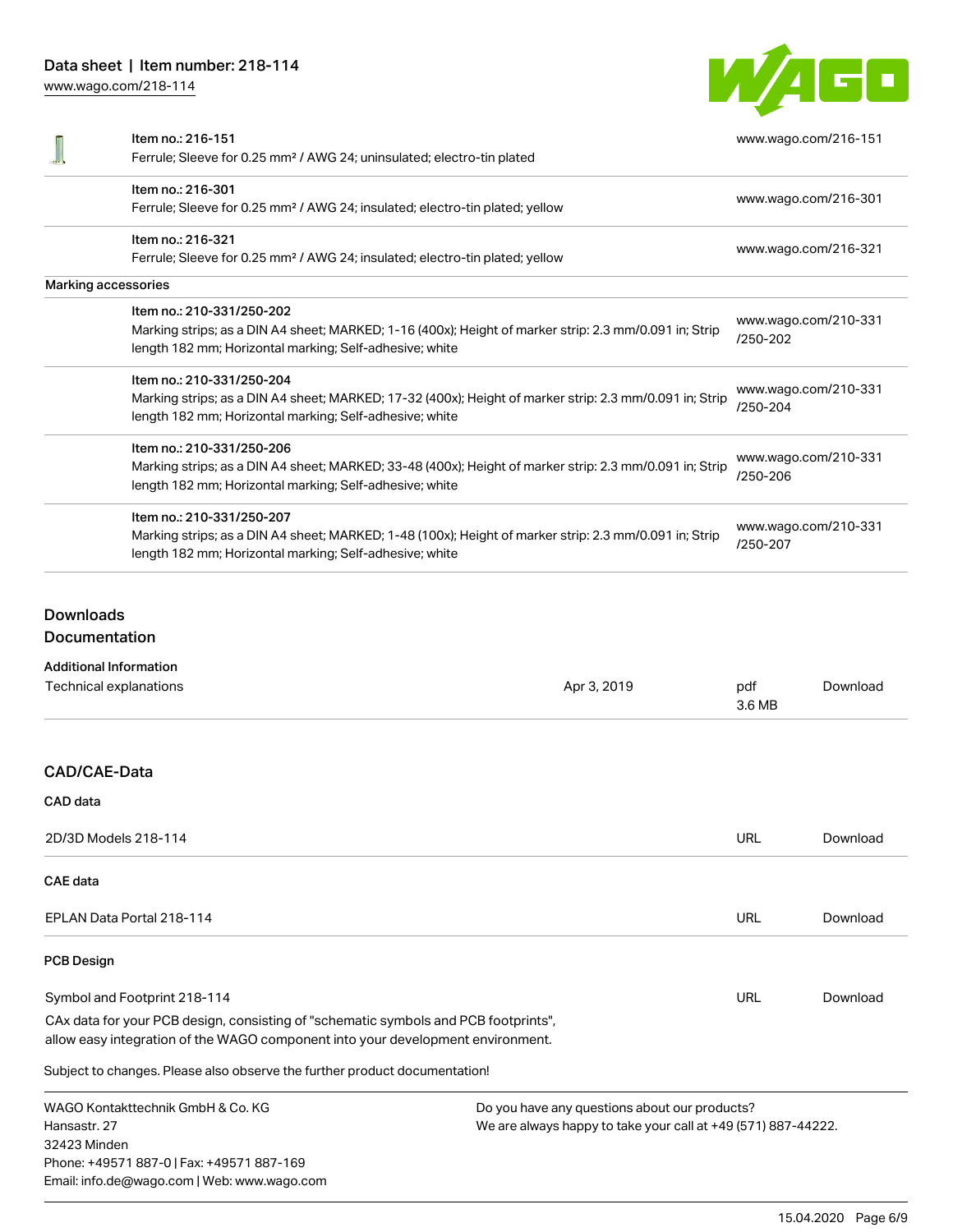#### Supported formats:

- $\blacksquare$ Accel EDA 14 & 15
- $\blacksquare$ Altium 6 to current version
- $\blacksquare$ Cadence Allegro
- $\blacksquare$ **DesignSpark**
- $\blacksquare$ Eagle Libraries
- $\blacksquare$ KiCad
- $\blacksquare$ Mentor Graphics BoardStation
- $\blacksquare$ Mentor Graphics Design Architect
- $\blacksquare$ Mentor Graphics Design Expedition 99 and 2000
- $\blacksquare$ OrCAD 9.X PCB and Capture
- $\blacksquare$ PADS PowerPCB 3, 3.5, 4.X, and 5.X
- $\blacksquare$ PADS PowerPCB and PowerLogic 3.0
- $\blacksquare$ PCAD 2000, 2001, 2002, 2004, and 2006
- $\blacksquare$ Pulsonix 8.5 or newer
- $\blacksquare$ STL
- 3D STEP П
- П TARGET 3001!
- $\blacksquare$ View Logic ViewDraw
- П Quadcept
- $\blacksquare$ Zuken CadStar 3 and 4
- Zuken CR-5000 and CR-8000 П

PCB Component Libraries (EDA), PCB CAD Library Ultra Librarian

Installation Notes

Conductor termination

Subject to changes. Please also observe the further product documentation!

WAGO Kontakttechnik GmbH & Co. KG Hansastr. 27 32423 Minden Phone: +49571 887-0 | Fax: +49571 887-169 Email: info.de@wago.com | Web: www.wago.com

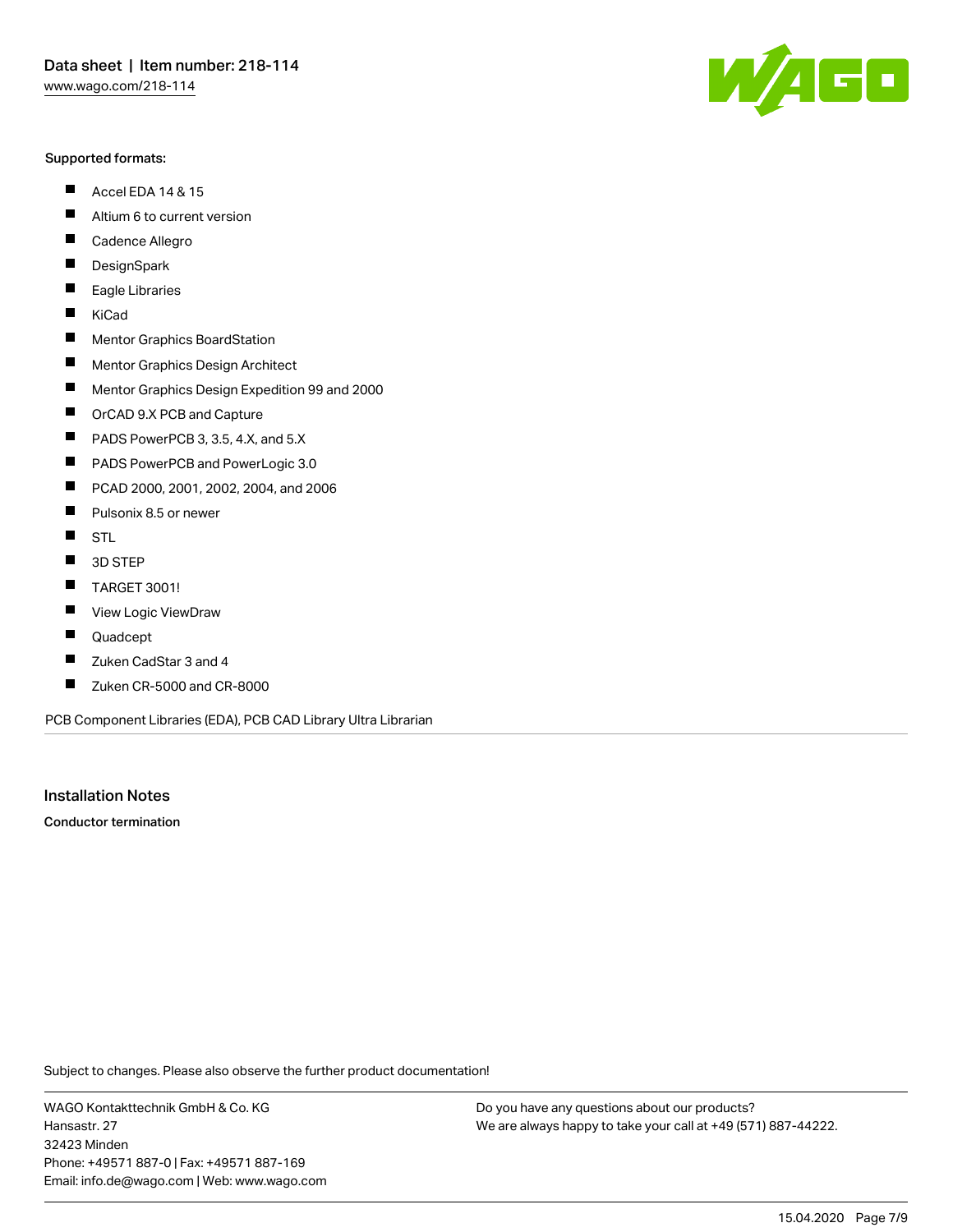# Data sheet | Item number: 218-114

[www.wago.com/218-114](http://www.wago.com/218-114)





Terminating stranded conductors in confined spaces requires a great deal of patience, unless you use the new 218 Series PCB Terminal Strips. The clamping units of these strips can be held open during termination process via integrated locking



Terminating 0.75 mm² (18 AWG) conductors is possible; however, insulation diameter allows only every other clamping unit to be terminated with this conductor size.



Conductor termination: To momentarily open the clamping unit, use screwdriver and then insert a stripped conductor. To open clamping unit for an extended period, move locking slide toward conductor entry hole. Then fully insert stripped conductor and move locking slide back to original position (also possible to perform with fingernail).



Incorrect – do not operate the locking slides from the back.

Marking

slide.

Subject to changes. Please also observe the further product documentation!

WAGO Kontakttechnik GmbH & Co. KG Hansastr. 27 32423 Minden Phone: +49571 887-0 | Fax: +49571 887-169 Email: info.de@wago.com | Web: www.wago.com